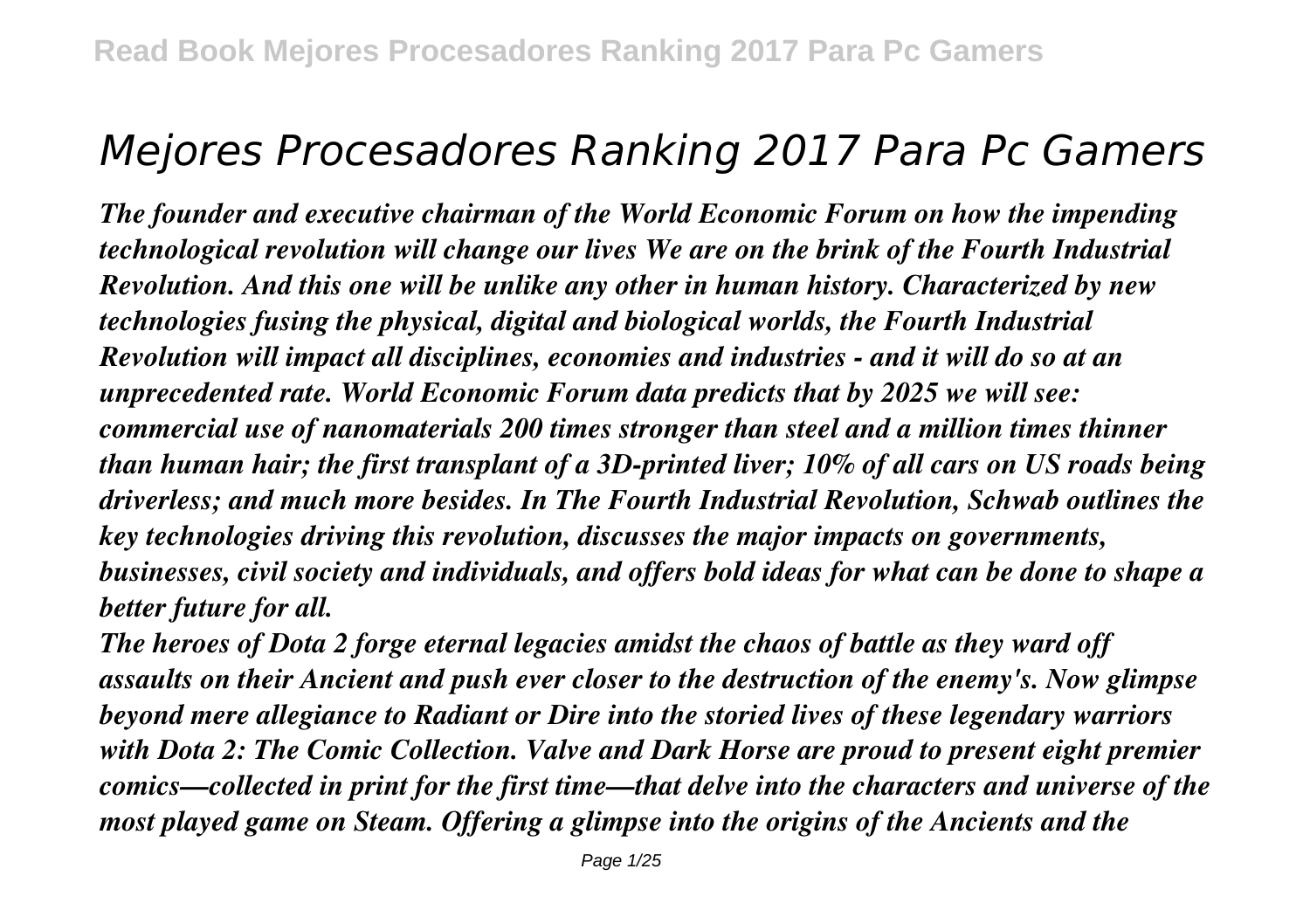*deeper workings of the world they inhabit, Dota 2: The Comic Collection is a chronicle that celebrates the passion of Dota 2 players everywhere.*

*Field Programmable Gate Arrays (FPGAs) are currently recognized as the most suitable platform for the implementation of complex digital systems targeting an increasing number of industrial electronics applications. They cover a huge variety of application areas, such as: aerospace, food industry, art, industrial automation, automotive, biomedicine, process control, military, logistics, power electronics, chemistry, sensor networks, robotics, ultrasound, security, and artificial vision. This book first presents the basic architectures of the devices to familiarize the reader with the fundamentals of FPGAs before identifying and discussing new resources that extend the ability of the devices to solve problems in new application domains. Design methodologies are discussed and application examples are included for some of these domains, e.g., mechatronics, robotics, and power systems.*

*Preliminary Determination of Epicenters Microcosm*

*The University as an Organization Strategic Management Design Patterns for Great Software Special Economic Zones Comunicar eficazmente sobre la migración* A collection in four volumes of writings on international financial centres, suitable for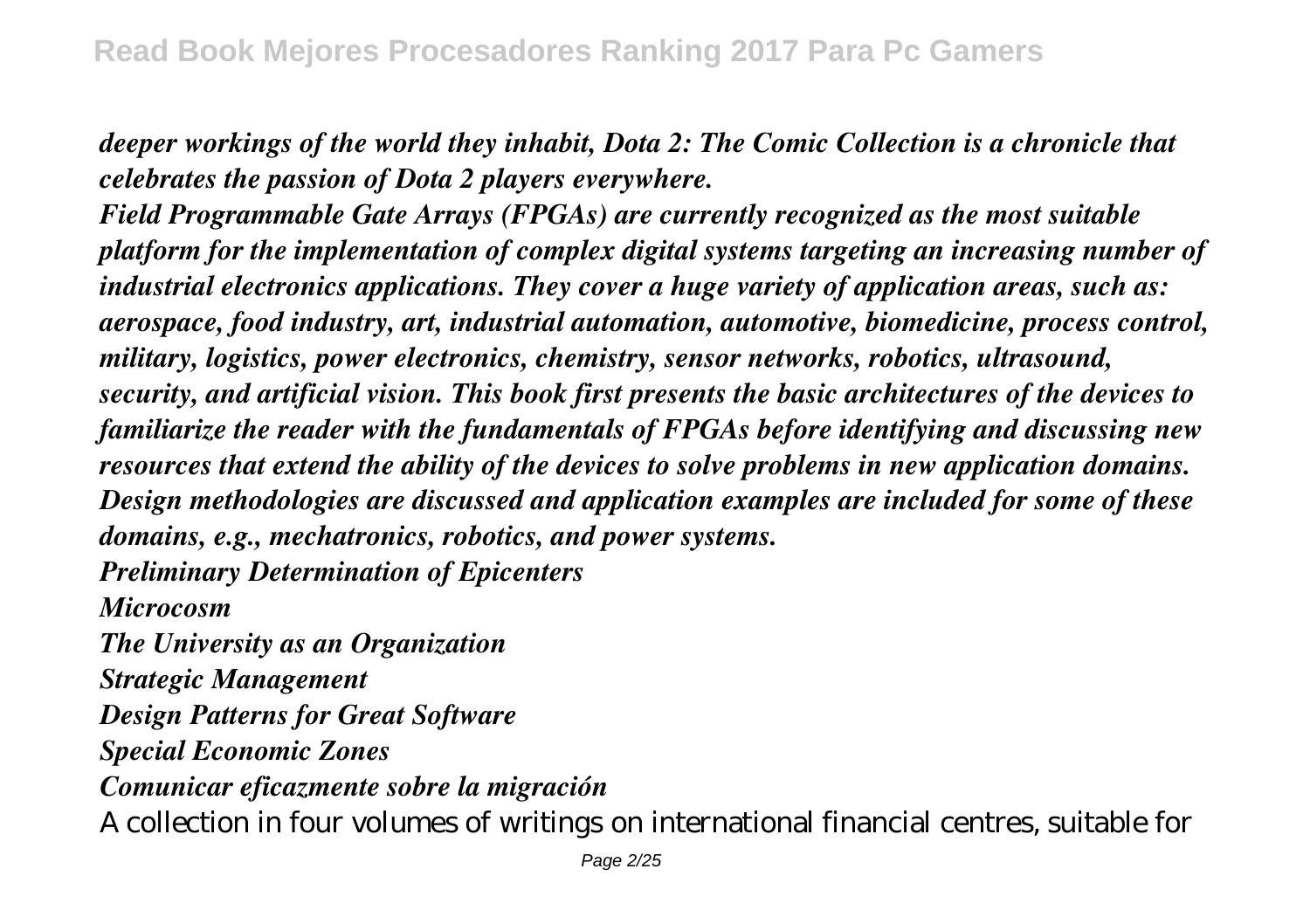financial practitioners and students. It encompasses the moves to European financial integration, the dynamic rise of new centres, particularly in Asia and the Pacific, and challenges to existing centres.

Solid waste management affects every person in the world. By 2050, the world is expected to increase waste generation by 70 percent, from 2.01 billion tonnes of waste in 2016 to 3.40 billion tonnes of waste annually. Individuals and governments make decisions about consumption and waste management that affect the daily health, productivity, and cleanliness of communities. Poorly managed waste is contaminating the world's oceans, clogging drains and causing flooding, transmitting diseases, increasing respiratory problems, harming animals that consume waste unknowingly, and affecting economic development. Unmanaged and improperly managed waste from decades of economic growth requires urgent action at all levels of society. What a Waste 2.0: A Global Snapshot of Solid Waste Management to 2050 aggregates extensive solid aste data at the national and urban levels. It estimates and projects waste generation to 2030 and 2050. Beyond the core data metrics from waste generation to disposal, the report provides information on waste management costs, revenues, and tariffs; special wastes; regulations; public communication; administrative and operational models; and the informal sector. Solid waste management accounts for approximately 20 percent of municipal budgets in low-income countries and 10 percent of municipal budgets in middle-income countries, on average. Waste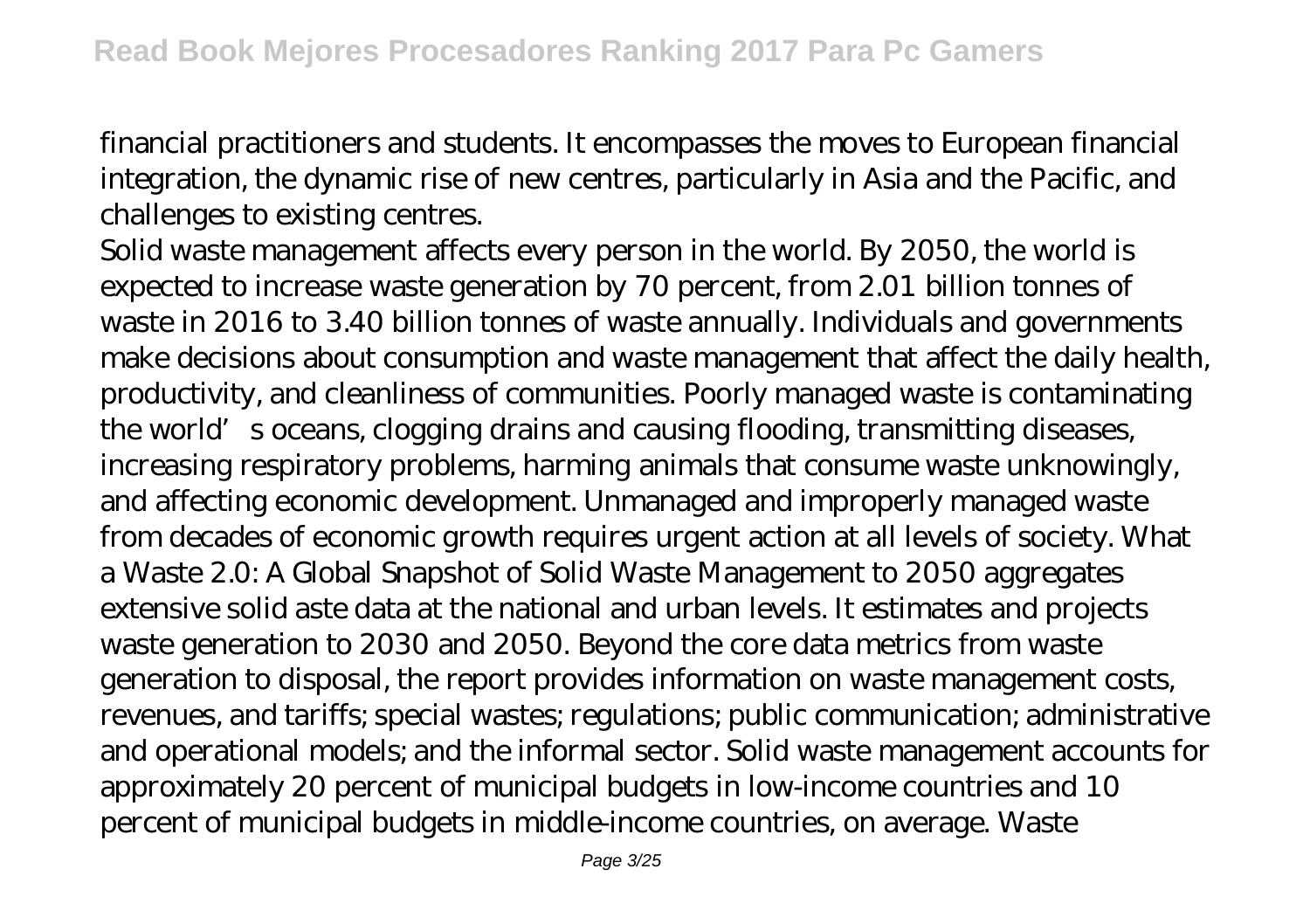management is often under the jurisdiction of local authorities facing competing priorities and limited resources and capacities in planning, contract management, and operational monitoring. These factors make sustainable waste management a complicated proposition; most low- and middle-income countries, and their respective cities, are struggling to address these challenges. Waste management data are critical to creating policy and planning for local contexts. Understanding how much waste is generated—especially with rapid urbanization and population growth—as well as the types of waste generated helps local governments to select appropriate management methods and plan for future demand. It allows governments to design a system with a suitable number of vehicles, establish efficient routes, set targets for diversion of waste, track progress, and adapt as consumption patterns change. With accurate data, governments can realistically allocate resources, assess relevant technologies, and consider strategic partners for service provision, such as the private sector or nongovernmental organizations. What a Waste 2.0: A Global Snapshot of Solid Waste Management to 2050 provides the most up-to-date information available to empower citizens and governments around the world to effectively address the pressing global crisis of waste. Additional information is available at http://www.worldbank.org/whata-waste.

La aparición de Internet a finales del siglo XX supuso un punto de inflexión dentro de la historia contemporánea de la humanidad, todo un acontecimiento que ha tenido un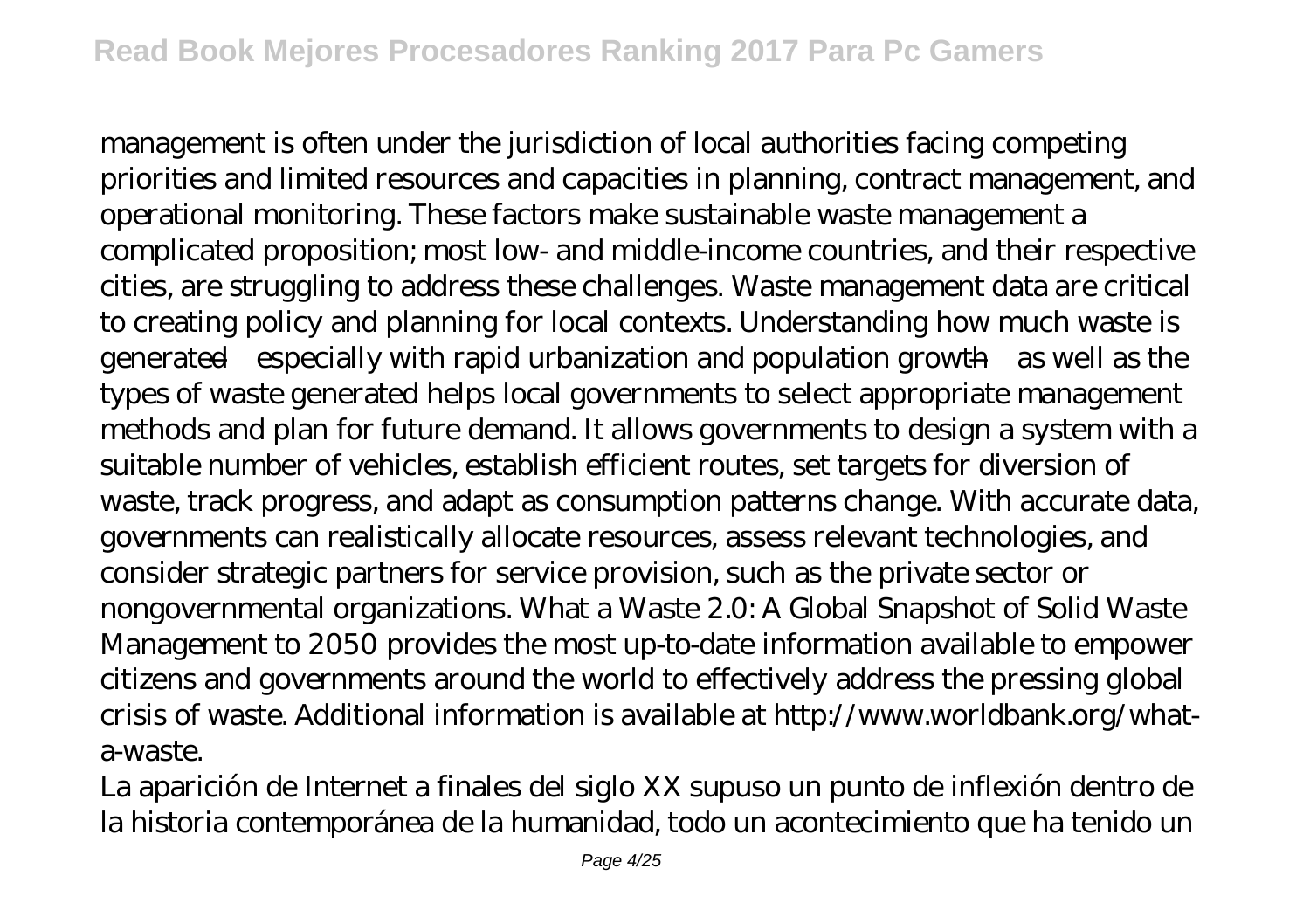gran impacto en nuestra sociedad y ha marcado el desarrollo tecnológico de los últimos años. Los derechos de autor no han sido indiferentes a esta revolución, pasando de un modelo clásico marcado por la reproducción tradicional de obras en soportes analógicos a un modelo digital caracterizado por la gran variedad de formatos disponibles. En este nuevo entorno, en el que la velocidad de transmisión de datos y un potencial mercado global a escalas sin precedentes son las notas dominantes, resulta imprescindible establecer un marco jurídico claro y preciso para la difusión de contenidos que otorgue seguridad tanto a los autores como a los usuarios y proteja la diversidad y proliferación cultural. Esta obra se ha desarrollado a través de distintos procedimientos interrelacionados de investigación doctrinal con base bibliográfica en libros y revistas especializadas de diversa cronología; así como un análisis de la jurisprudencia nacional e internacional, con particular interés en las resoluciones del Tribunal de Justicia de la Unión Europea y su interpretación de las disposiciones contenidas en la Directiva 2001/29/CE; y un examen de los diversos textos legislativos nacionales, internacionales y comunitarios relativos a Propiedad Intelectual. El libro se inicia con el estudio histórico-jurídico de la transición llevada a cabo desde el método tradicional de puesta a disposición de obras hasta el actual sistema digital, examinando las circunstancias y decisiones legislativas tomadas con la finalidad de obtener una interpretación objetiva de los preceptos relativos a la explotación de obras y prestaciones a través de las redes digitales. Posteriormente se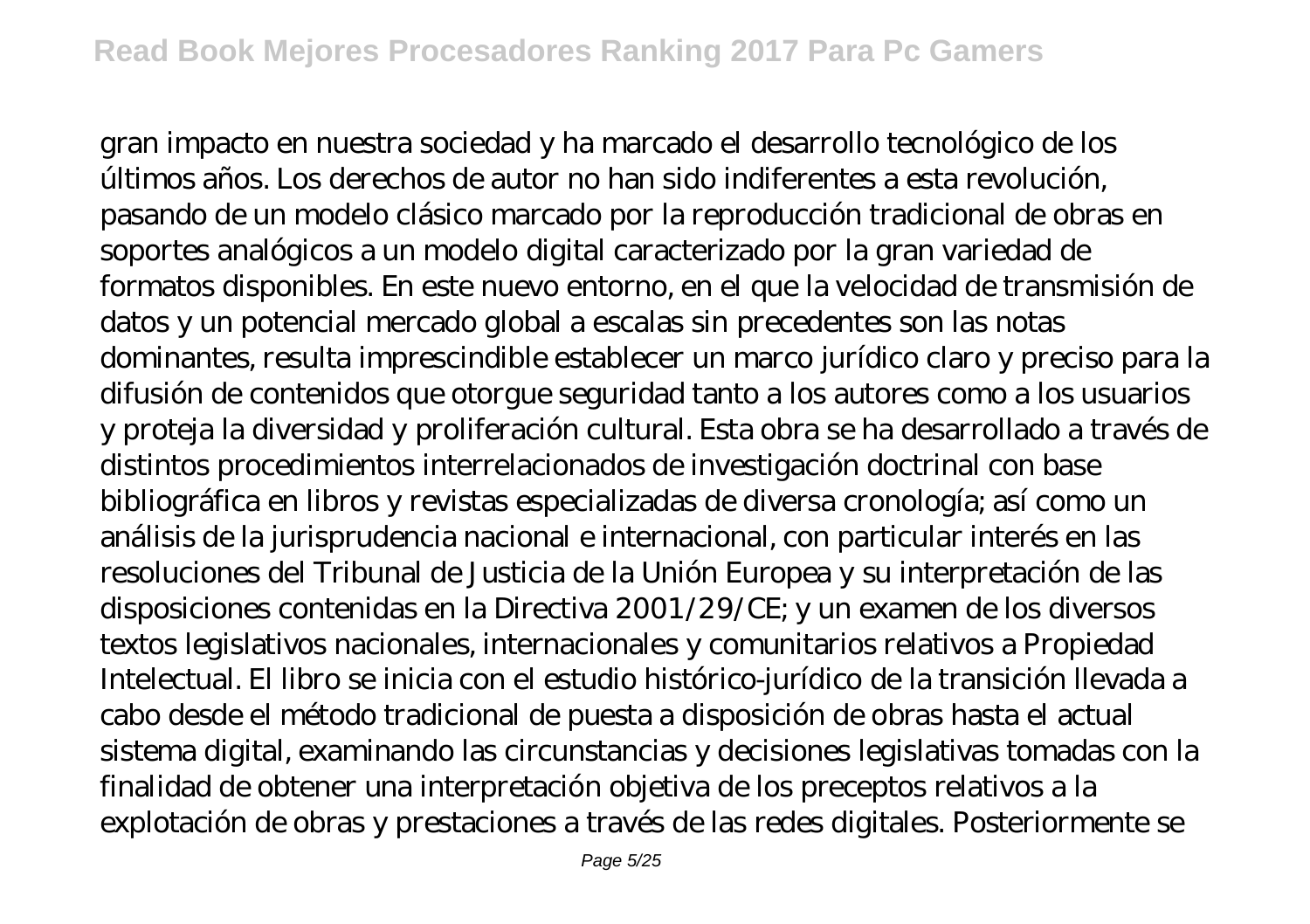efectúa un análisis jurídico del conjunto de la legislación vigente en la materia, así como el aplicable a diversos tipos de obra de reciente creación, y proceder al entendimiento de los diversos procedimientos existentes en la divulgación de obras en el ciberespacio.

El adverso contexto mundial profundiza el rezago de la región

Berkeley

Illegal Mining

The International Year of Fruits and Vegetables, 2021, background paper

The promise of large-scale learning assessments

Fundamentals, Advanced Features, and Applications in Industrial Electronics 80286 Hardware Reference Manual

*The crystal ball of the next technological era. Leading scientists, engineers, and entrepreneurs provide vivid accounts of the latest inventions, revealing how the new international balance of power really lies in information technology. Now a Netflix biopic, with Narcos star Wagner Moura playing diplomat Sergio Vieira de Mello. "The best way to understand today's messy world is to read about the inspiring life and diplomatic genius of Sergio Vieira de Mello." –Walter Isaacson Originally published as Chasing the Flame. Before his death in 2003 in Iraq's first major suicide bomb attack, Sergio Vieira de Mello--a humanitarian and*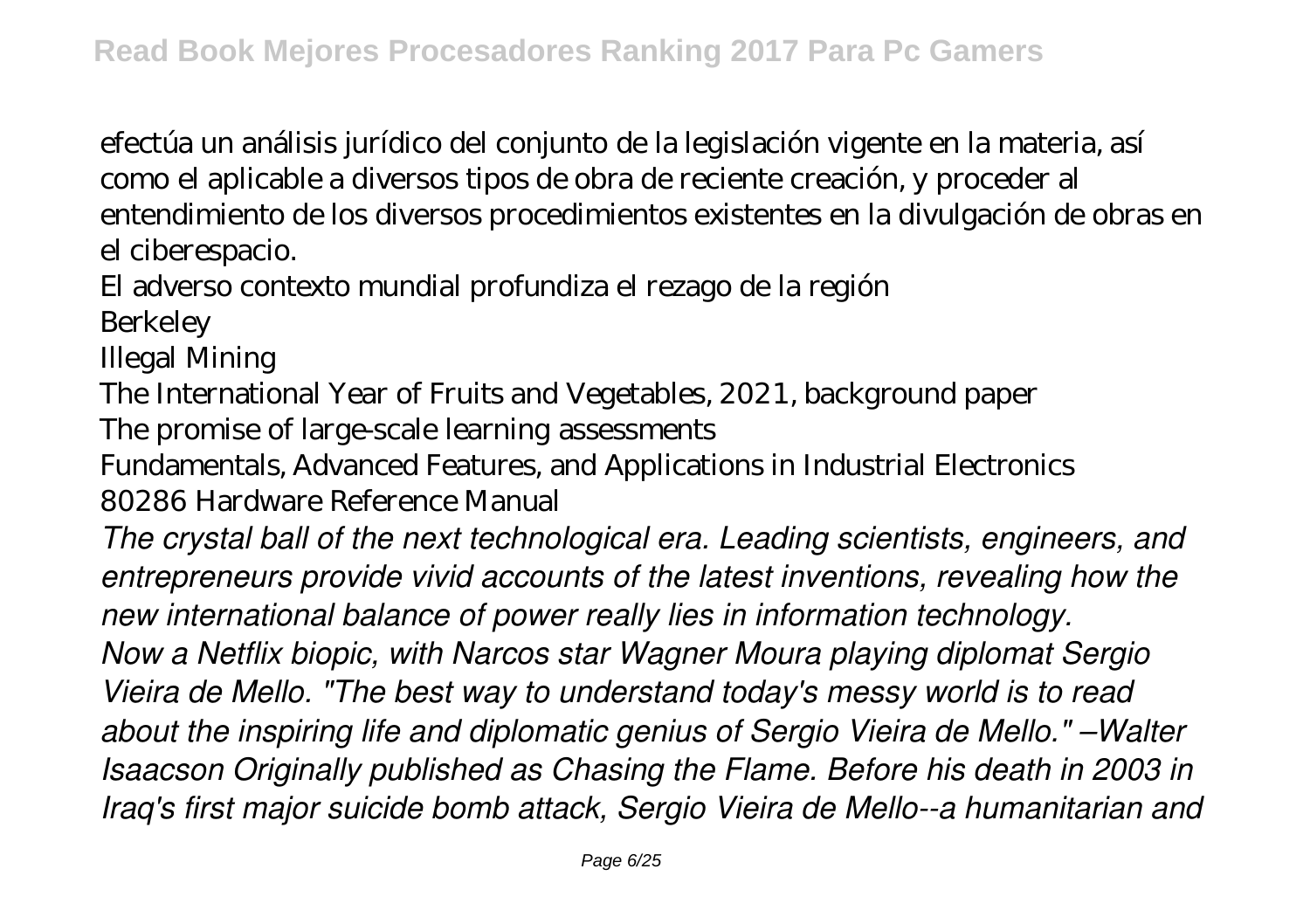*peacemaker with the United Nations--placed himself at the center of the most significant geopolitical crises of the last half-century. He cut deals with the murderous Khmer Rouge in Cambodia, forcibly confronted genocidal killers from Rwanda, and used his intellect and charisma to try to tame militant extremists in Lebanon, Afghanistan, and Iraq. Known as a "cross between James Bond and Bobby Kennedy," Vieira de Mello managed to save lives in the world's most dangerous places, while also pressing the world's most powerful countries to join him in grappling with such urgent dilemmas as: When should killers be engaged, and when should they be shunned? When is military force justified? How can outsiders play a role in healing broken people and broken places? He did not have the luxury of merely posing these questions; Vieira de Mello had to find answers, apply them, and live with the consequences. With Sergio, Pulitzer Prize winner and author of The Education of an Idealist Samantha Power offers a profile in courage and humanity--and an unforgettable meditation on how best to manage the deadly challenges of the twenty-first century.*

*Remediating deficits and managing disabilities has been a central preoccupation for clinical psychologists. Positive Psychology, in contrast, is concerned with the enhancement of happiness and well-being, involving the scientific study of the role of personal strengths and positive social systems in the promotion of optimal* Page 7/25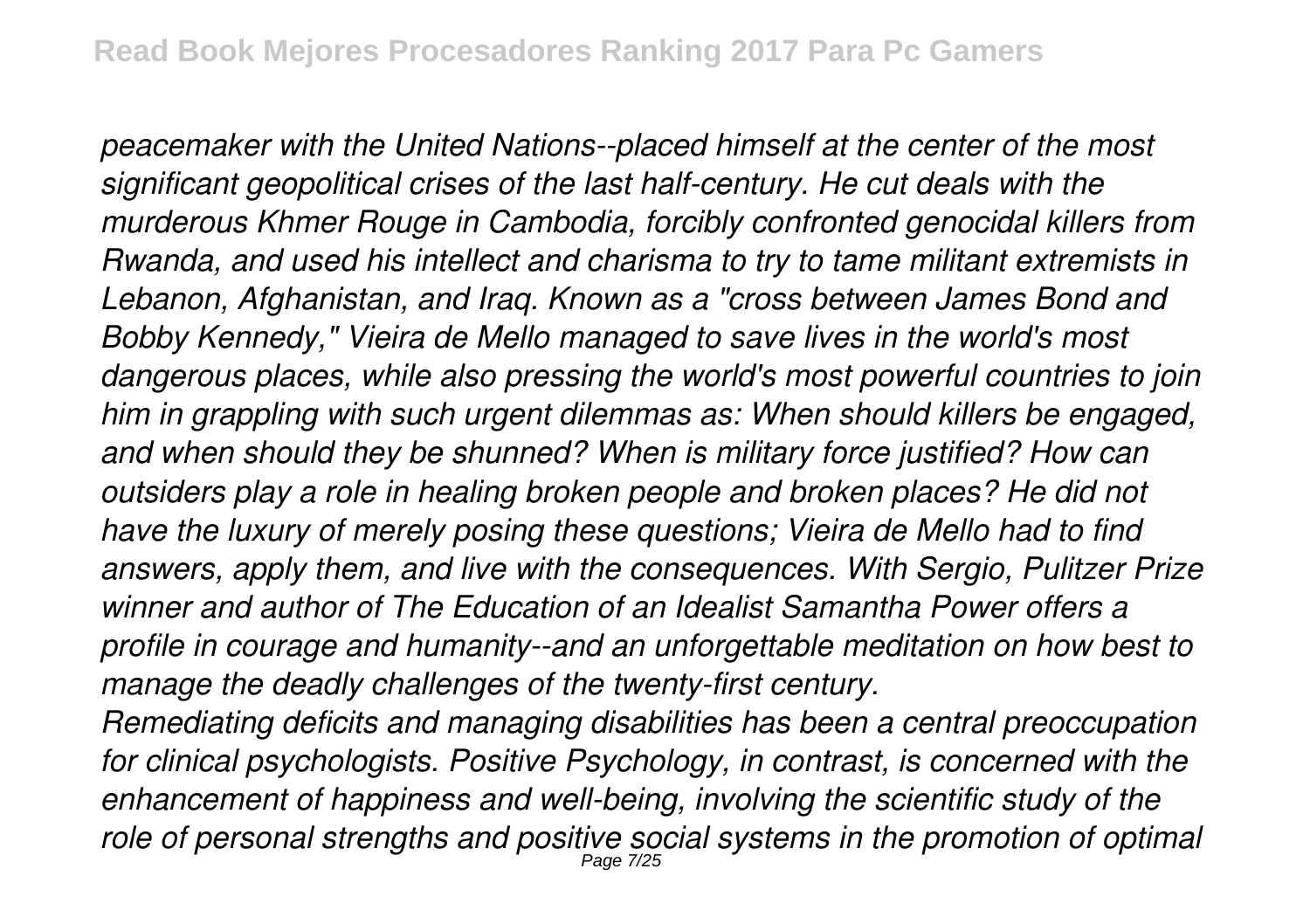*wellbeing. Alan Carr's Positive Psychology has become essential reading for anyone requiring a thorough and accessible introduction to the field. This new edition retains all the features that made the first edition so popular, including: accounts of major theories and relevant research learning objectives chapter summaries research and personal development questions suggestions for further reading measures for use in research glossaries of new terms. The book has also been completely updated to take account of recent research and major advances, and includes a new chapter on Positive Psychotherapy, an extended account of research on character strengths and virtues, and a discussion of recent ground-breaking research on emotional intelligence. This new edition of Positive Psychology will prove a valuable resource for psychology students and lecturers, as well as those involved in postgraduate training in related areas such as clinical psychology, social work, counselling and psychotherapy. World Economic Outlook, October 2018 Computer Organization & Architecture 7e Organized Crime, Corruption, and Ecocide in a Resource-Scarce World Challenges to Steady Growth DOTA 2: The Comic Collection Rethinking education: towards a global common good?* Page 8/25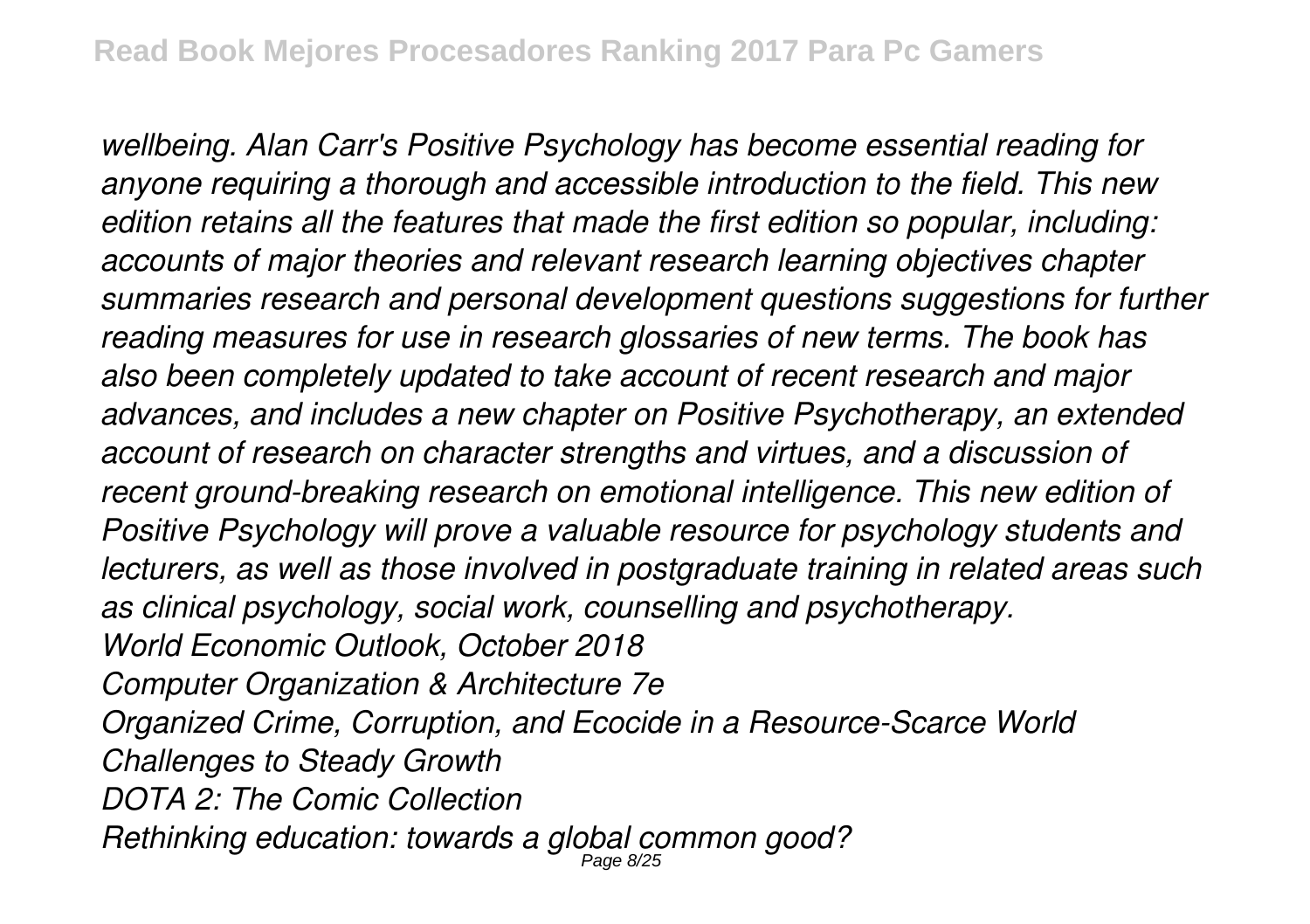#### *Yearbook of Immigration Statistics*

*Interested in developing embedded systems? Since they don't tolerate inefficiency, these systems require a disciplined approach to programming. This easy-to-read guide helps you cultivate a host of good development practices, based on classic software design patterns and new patterns unique to embedded programming. Learn how to build system architecture for processors, not operating systems, and discover specific techniques for dealing with hardware difficulties and manufacturing requirements. Written by an expert who's created embedded systems ranging from urban surveillance and DNA scanners to children's toys, this book is ideal for intermediate and experienced programmers, no matter what platform you use. Optimize your system to reduce cost and increase performance Develop an architecture that makes your software robust in resource-constrained environments Explore sensors, motors, and other I/O devices Do more with less: reduce RAM consumption, code space, processor cycles, and power consumption Learn how to update embedded code directly in the processor Discover how to implement complex mathematics on small processors Understand*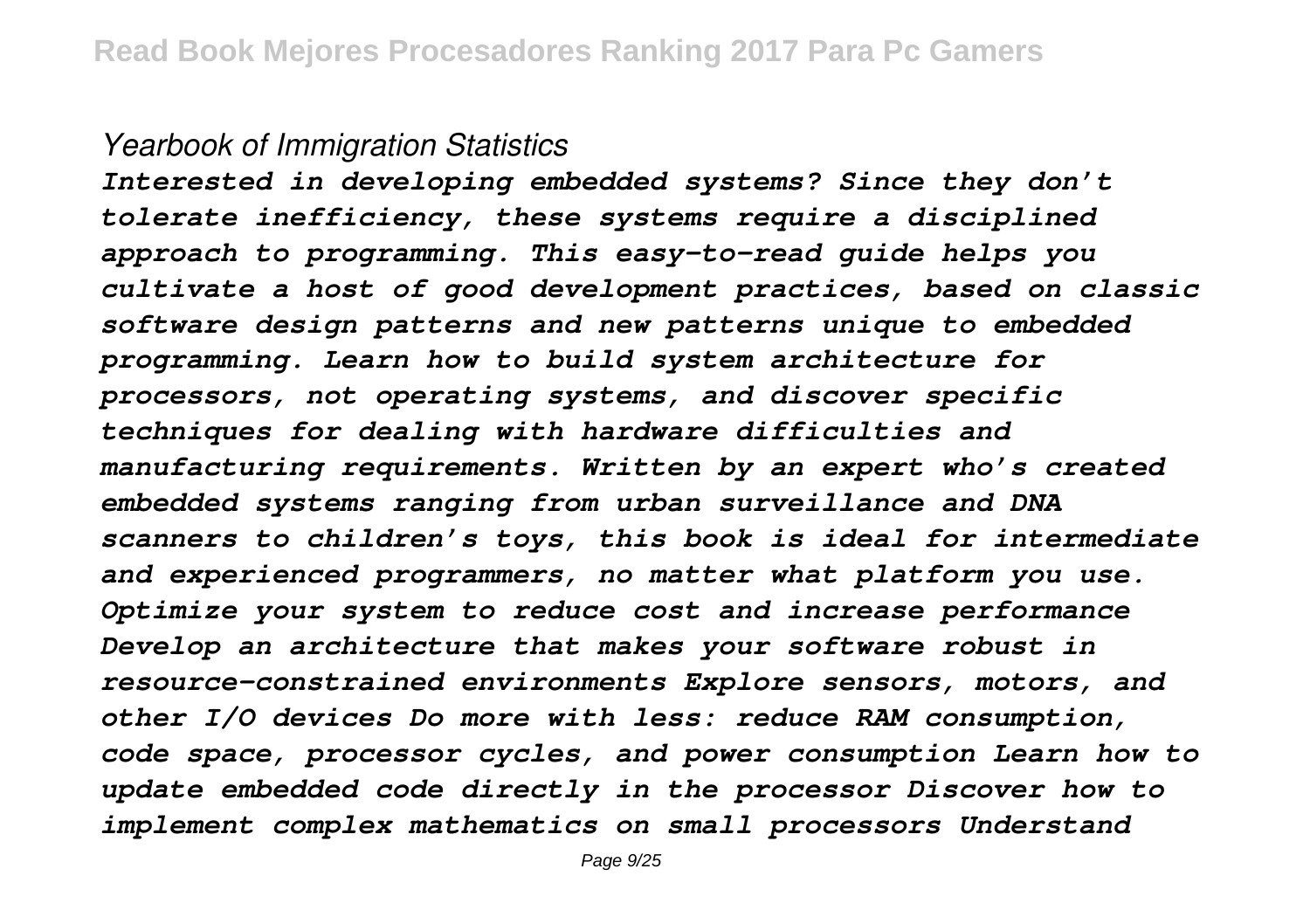*what interviewers look for when you apply for an embedded systems job "Making Embedded Systems is the book for a C programmer who wants to enter the fun (and lucrative) world of embedded systems. It's very well written—entertaining, even—and filled with clear illustrations." —Jack Ganssle, author and embedded system expert.*

*This report addresses the more contentious aspects of largescale learning assessments (LSLAs). Drawing on UNESCO's extensive experience in the area from involvement in the direct implementation of assessments and as a knowledge broker and convener of networks this publication presents the Organization's critical take on such initiatives. It aims to balance the debate on LSLAs by reviewing their benefits while raising awareness on their potential risks and pitfalls. The focus of discussions in this publication is on LSLAs conducted in formal and school-based education. It includes an Annex outlining key international studies. [Executive summary, ed] The book was written for three different purposes: (i) better understand the types of powers assigned to municipalities to this day, (ii) better understand the increasingly important role*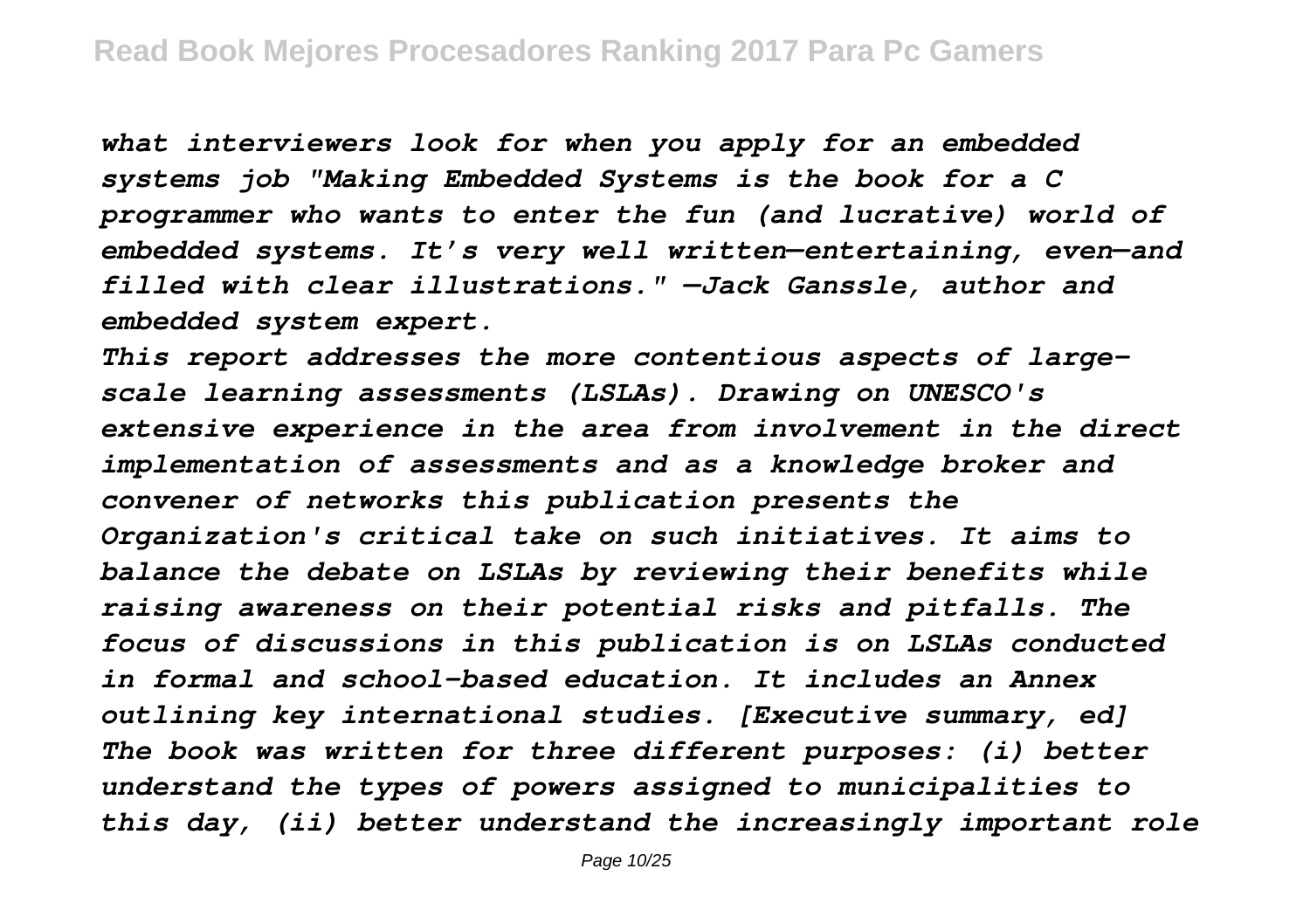*played by municipalities in forest management, (iii) analyze the opportunities that were created and the challenges faced by the decentralization processes in the region. The book compiles findings from in-depth studies conducted in 6 countries: Bolivia, Brazil, Costa Rica, Nicaragua, Honduras and Guatemala. It uncovers some significant forest management schemes initiated by municipalities on the regional, na. Dream Language 80286 and 80287 Programmer's Reference Manual An Introduction to Print Culture What a Waste 2.0 The Fourth Industrial Revolution The Quantum Revolution In Economics And Technology Concepts and Cases* **En 2019 el desempeño del comercio mundial de bienes sería el peor desde la crisis financiera. En esta edición de Perspectivas del Comercio Internacional de América Latina y el Caribe se analiza dicho fenómeno, así como las crecientes tensiones comerciales y las repercusiones en el comercio regional. La fuerte desaceleración del comercio mundial responde tanto a la**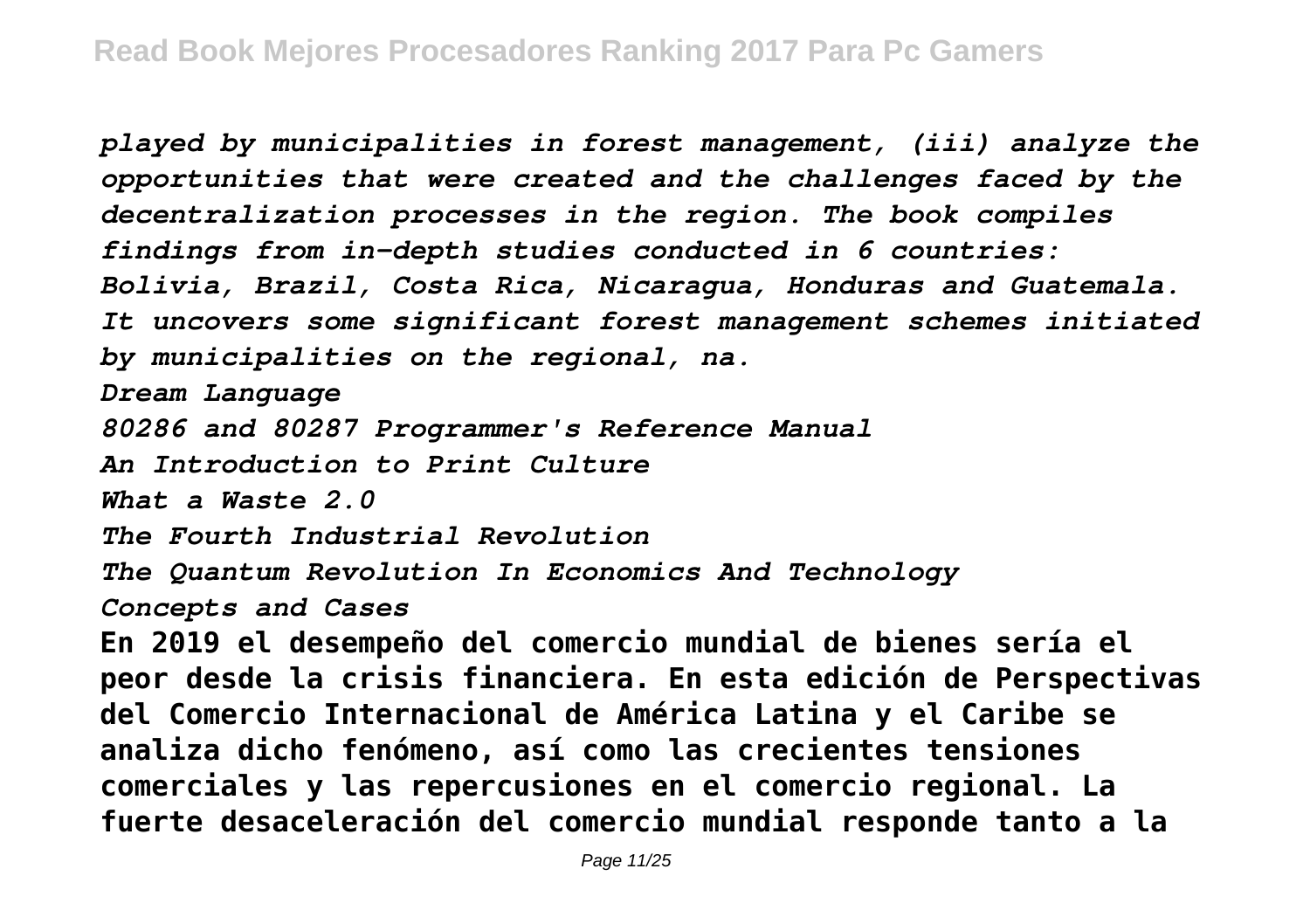**acumulación de barreras comerciales desde 2018 como a otros factores de más larga data. Entre estos se destacan la menor demanda mundial, la creciente sustitución de importaciones por producción nacional en algunas economías, la menor proporción de la producción china que se destina a la exportación, el retroceso de las cadenas globales de valor y la irrupción de nuevas tecnologías que causan un impacto en la naturaleza misma del comercio. En el capítulo II se analiza la forma en que el comercio internacional puede hacer un mayor aporte a la sostenibilidad ambiental. Los vínculos entre comercio y medioambiente se han hecho más visibles desde los años noventa, como muestra el aumento de las controversias comerciales vinculadas con aspectos ambientales y la creciente incorporación de capítulos ambientales en los acuerdos comerciales. Por último, en el capítulo III se examina la situación de la infraestructura y la logística, aspectos clave para el comercio internacional y la producción. Se concluye destacando la necesidad de reexaminar las políticas públicas en materia de concesiones de infraestructura económica y el rol central de la acción regulatoria del Estado, especialmente en el ámbito de la**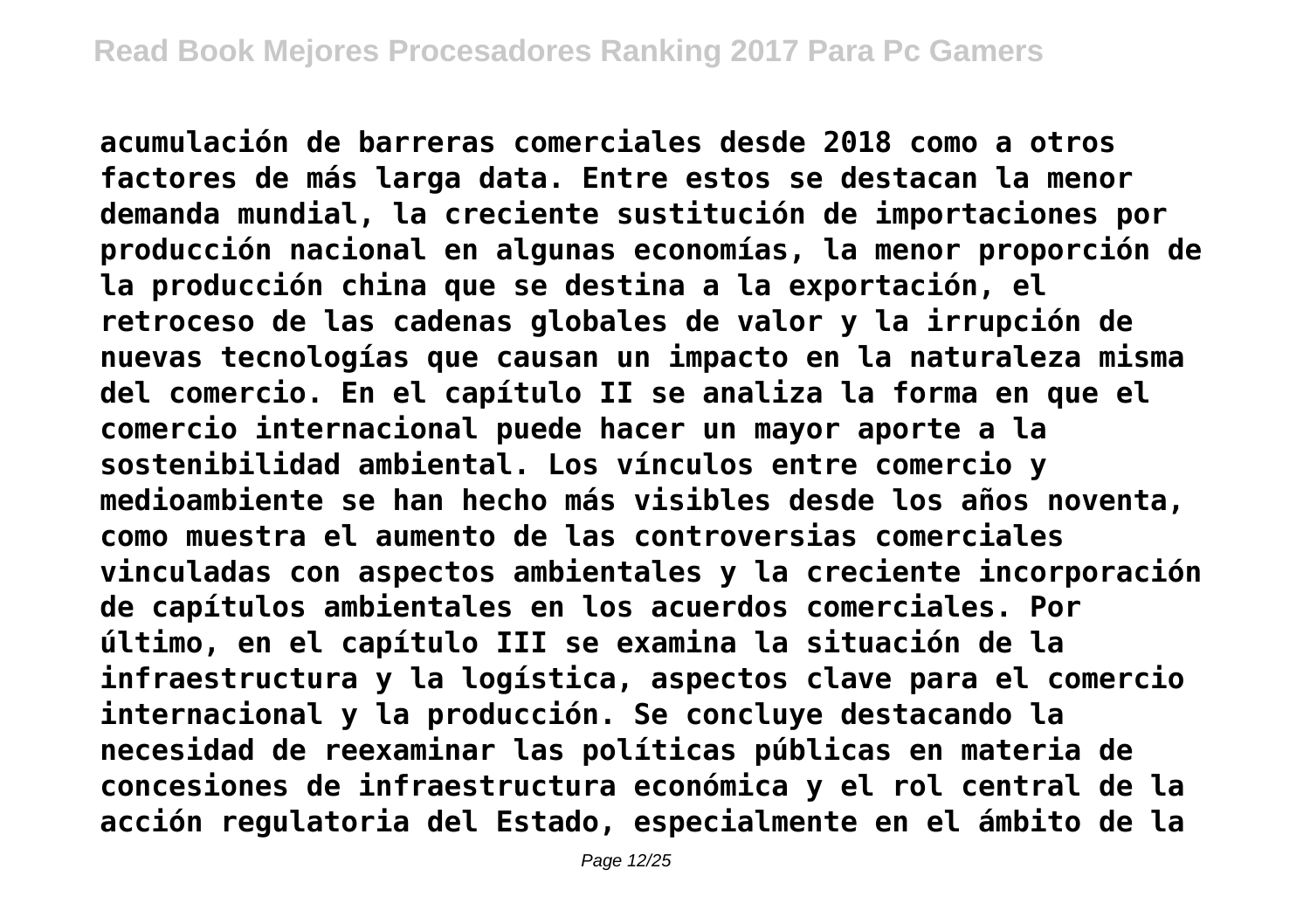#### **competencia.**

**Economic growth and the creation of wealth have cut global poverty rates, yet vulnerability, inequality, exclusion and violence have escalated within and across societies throughout the world. Unsustainable patterns of economic production and consumption promote global warming, environmental degradation and an upsurge in natural disasters. Moreover, while we have strengthened international human rights frameworks over the past several decades, implementing and protecting these norms remains a challenge. These changes signal the emergence of a new global context for learning that has vital implications for education. Rethinking the purpose of education and the organization of learning has never been more urgent. This book is inspired by a humanistic vision of education and development, based on respect for life and human dignity, equal rights, social justice, cultural diversity, international solidarity and shared responsibility for a sustainable future.**

**Technology and globalization are threatening manufacturing's traditional ability to deliver both productivity and jobs at a large scale for unskilled workers. Concerns about widening**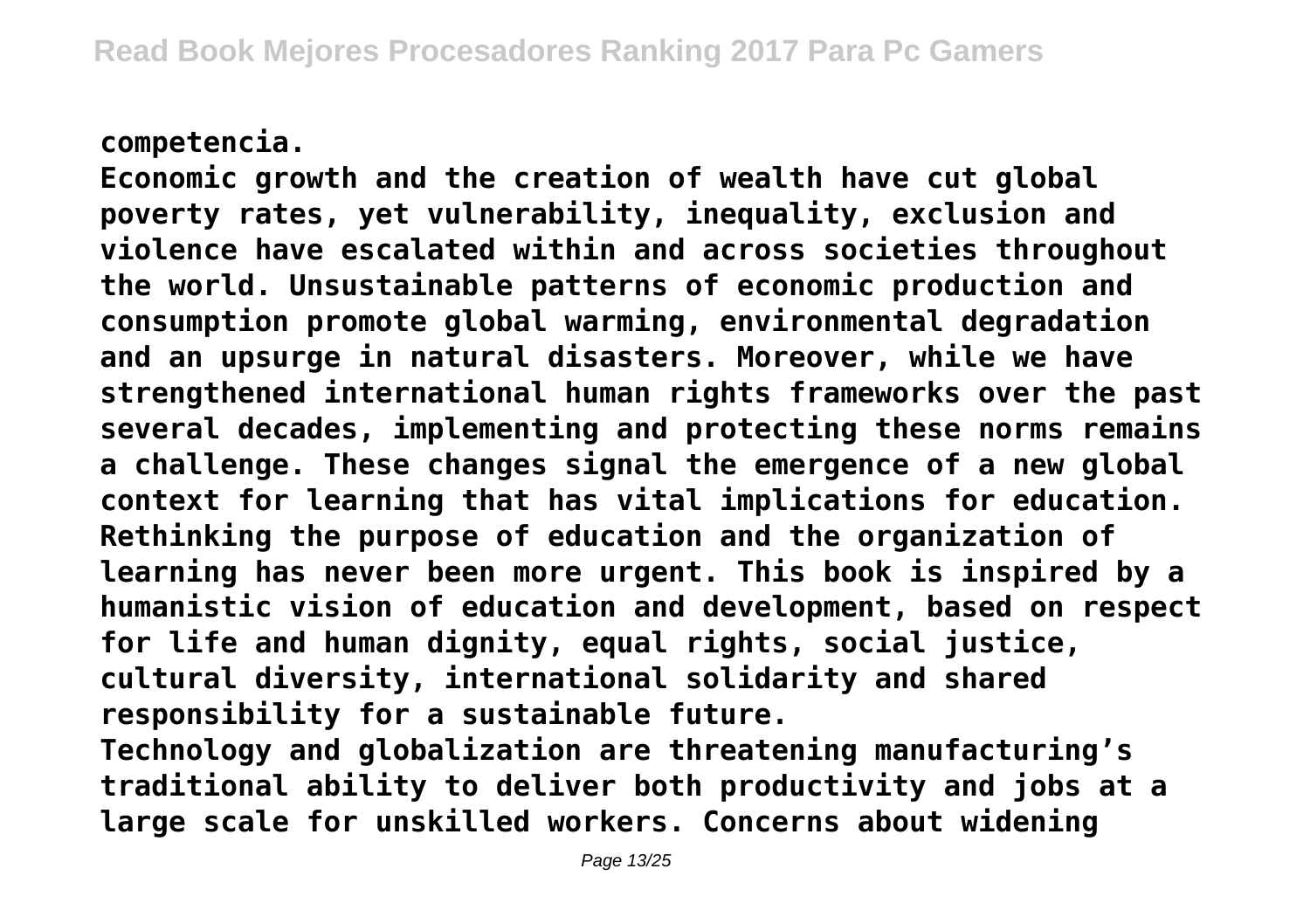**inequality within and across countries are raising questions about whether interventions are needed and how effective they could be. Trouble in the Making? The Future of Manufacturing-Led Development addresses three questions: - How has the global manufacturing landscape changed and why does this matter for development opportunities? - How are emerging trends in technology and globalization likely to shape the feasibility and desirability of manufacturing-led development in the future? - If low wages are going to be less important in defining competitiveness, how can less industrialized countries make the most of new opportunities that shifting technologies and globalization patterns may bring? The book examines the impacts of new technologies (i.e., the Internet of Things, 3-D printing, and advanced robotics), rising international competition, and increased servicification on manufacturing productivity and employment. The aim is to inform policy choices for countries currently producing and for those seeking to enter new manufacturing markets. Increased polarization is a risk, but the book analyzes ways to go beyond focusing on potential disruptions to position workers, firms, and locations for new**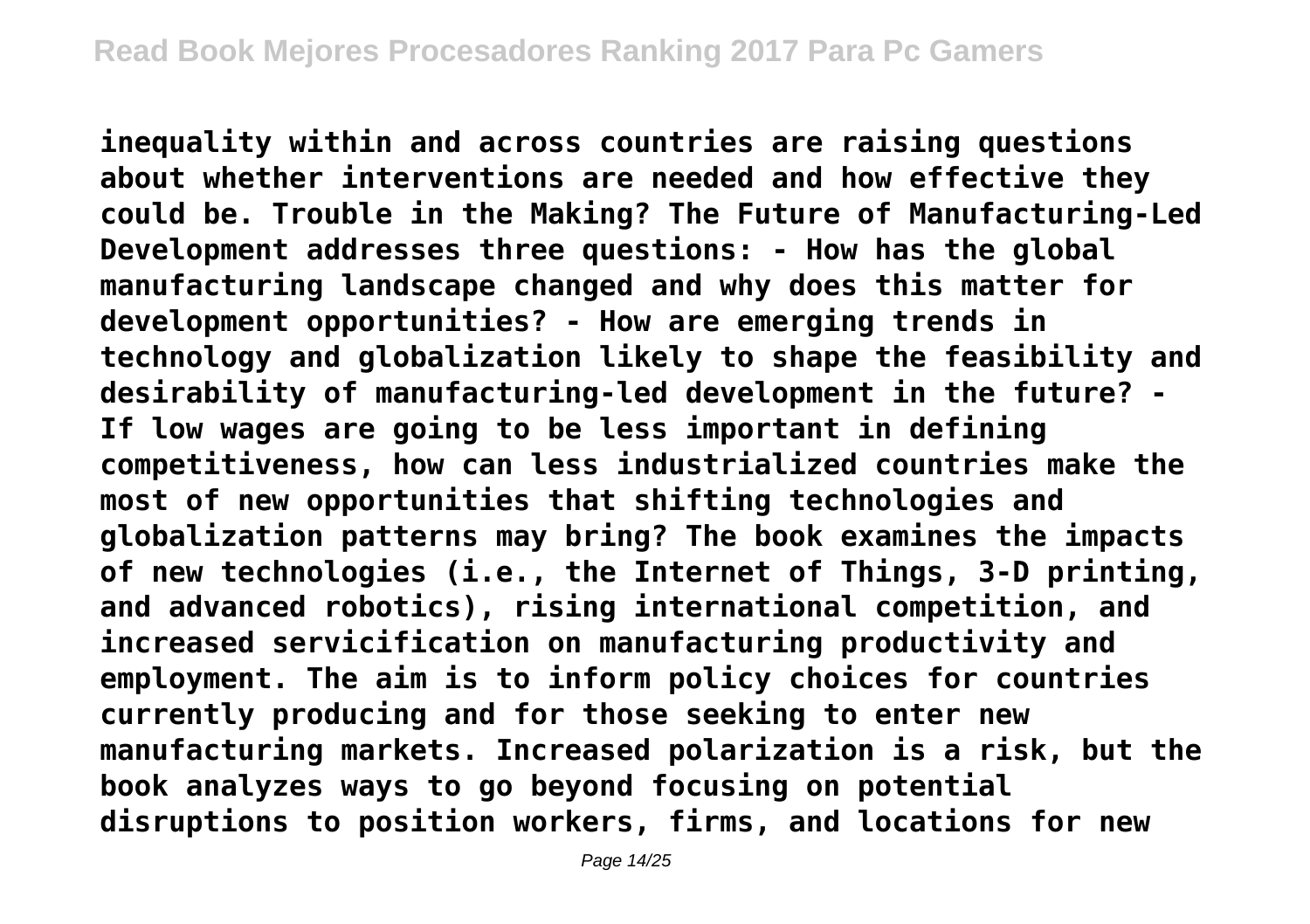## **opportunities. www.worldbank.org/futureofmanufacturing Business Models, Trends and Policies A City in History Slackware Linux Essentials Informe sobre las migraciones en el mundo 2011 The Book in Society One Man's Fight to Save the World Municipal Forest Management in Latin America**

The International Year of Fruits and Vegetables 2021 (IYFV), as declared by the UN General Assembly in Resolution A/RES/74/244, aims at raising awareness of, directing policy attention to, and sharing good practices on the nutritional and health benefits of fruit and vegetable consumption, the contribution of fruit and vegetable consumption to the promotion of diversified, balanced and healthy diets and lifestyles, and reducing loss and waste of fruits and vegetables. This background paper outlines the benefits of fruit and vegetable consumption, but also examines the various aspects of the fruit and vegetable sector from a food systems approach: from sustainable production and trade to loss and waste management. This paper provides an overview of the sector and a framework and a starting point for discussion for the Year, highlighting the interlinkages of stakeholders and key issues to be considered for action during the IYFV. Perspectivas del Comercio Internacional de América Latina y el Caribe 2019El adverso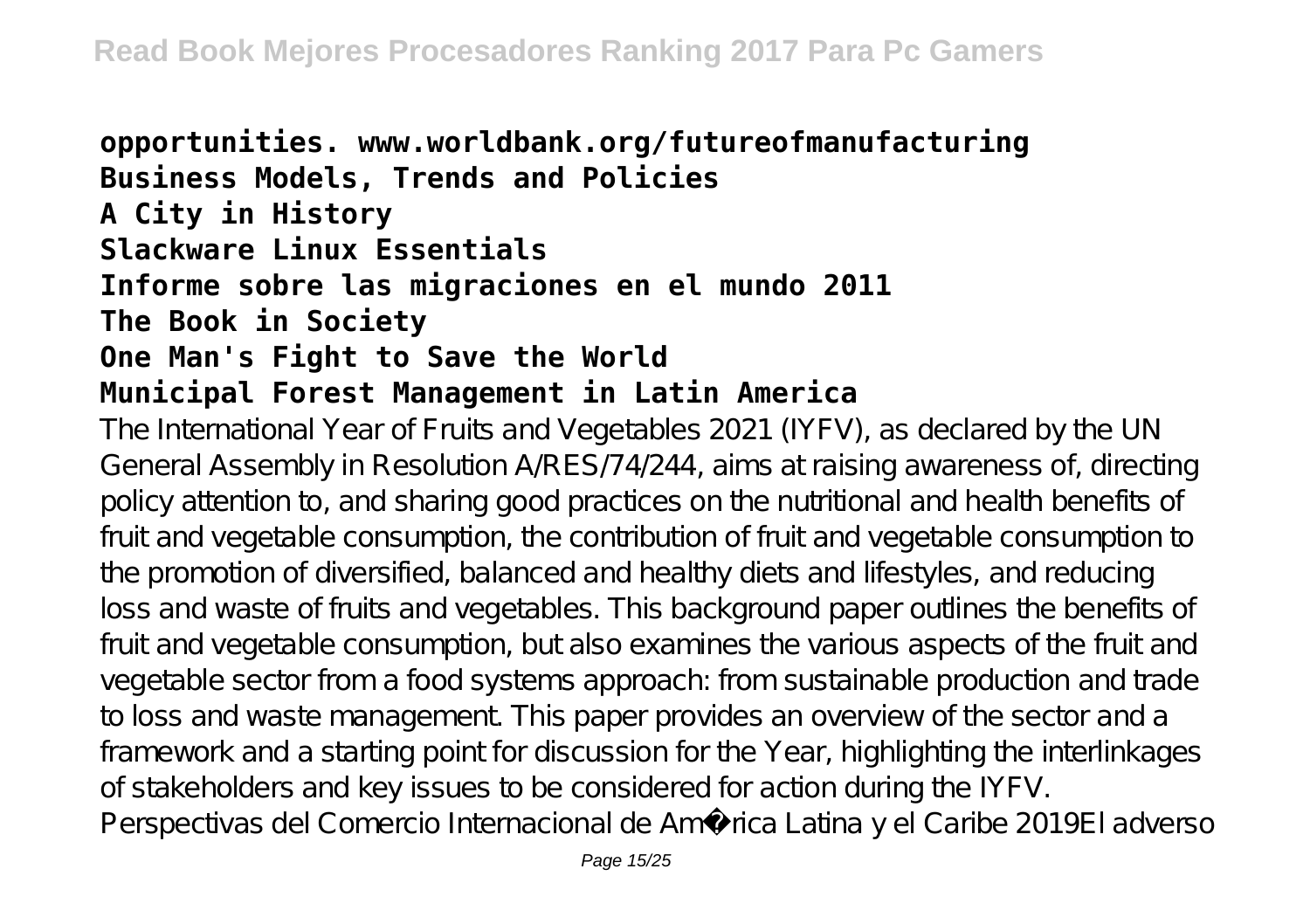contexto mundial profundiza el rezago de la regiónUnited Nations As digital transformation has accelerated, the e-commerce landscape has become increasingly dynamic. New players have emerged at the same time that established actors have taken on new roles; some barriers to e-commerce at the firm, individual and country levels have been overcome, while other barriers have emerged. Innovative business models have transformed buyer-seller relationships and pushed out the frontier of what is possible to buy and sell online. The Prophetic Power of Dreams, Revelations, and the Spirit of Wisdom

International Financial Centres

Education in South America

Making Embedded Systems

The Food and Veterinary Office

### Sergio

Provides an illustrated look at the city of Berkeley, California, as it took shape through America's changing times and, in turn, contributed to the history of the Bay Area, the Golden State, and the country as a whole. Original.

El Informe sobre las Migraciones en el Mundo 2011 presenta los datos disponibles a escala mundial sobre las percepciones y las actitudes del público con respecto a la migración. Analiza la forma en que se modelan esas percepciones y actitudes y el modo en que pueden ejercer influencia en la política y en los medios de comunicación, o ser objeto de influencia. También examina el papel que desempeñ an<br>Page 16/25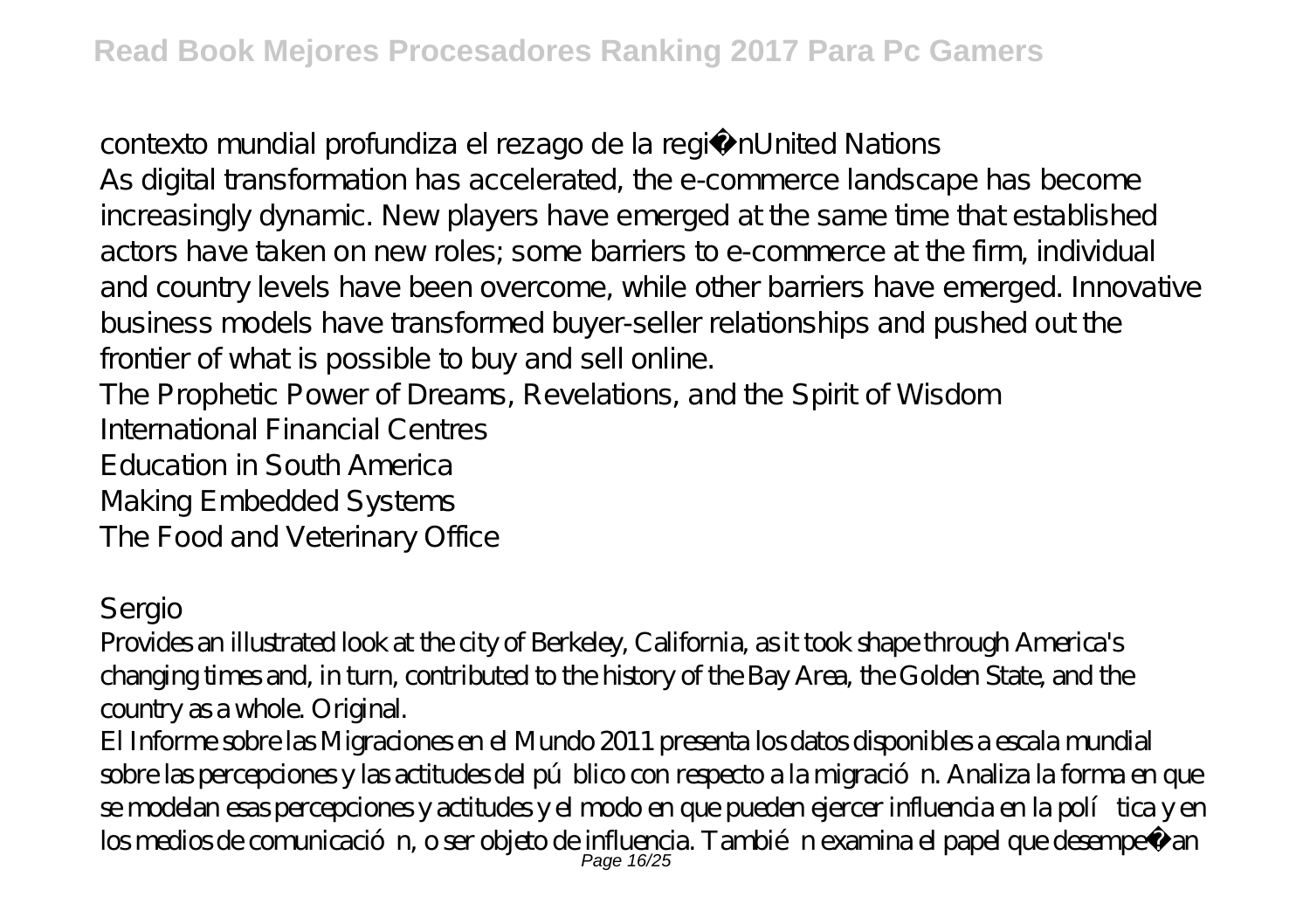los medios de comunicación en la presentación de las opiniones, la información sobre las tendencias y el marco del discurso sobre la migración. Se incluyen, asimismo, ejemplos de buenas prácticas en la comunicación de una imagen positiva y equilibrada de los migrantes por parte de los gobiernos, la sociedad civil y los medios de comunicación. Por último, el Informe plantea varias medidas para mejorar la comunicación sobre la migración con el propó sito de promover una mejor comprensión y reconocimiento de los beneficios de la migración, formular políticas con una mayor base empírica y contar con la participación efectiva de los propios migrantes.

"Both the challenges and opportunities facing organizations of all sizes today are greater than ever. Illegal immigration across the U.S.-Mexico border has reached emergency levels. There is less room than ever for error today in the formulation and implementation of a strategic plan. This textbook provides a systematic effective approach for developing a clear strategic plan. Changes made in this twelfth edition are aimed squarely at illustrating the effect of this new world order on strategicmanagement theory and practice. ... This twelfth edition provides updated coverage of strategicmanagement concepts, theory, research, and techniques in the chapters."--Preface. The Future of Manufacturing-Led Development

Perspectivas del Comercio Internacional de América Latina y el Caribe 2019 2002

University and Development in Latin America

What is Web 2.0

The Real Cost of Cheap Food

Fruit and vegetables – your dietary essentials

*The Book in Society: An Introduction to Print Culture examines the origins and* Page 17/25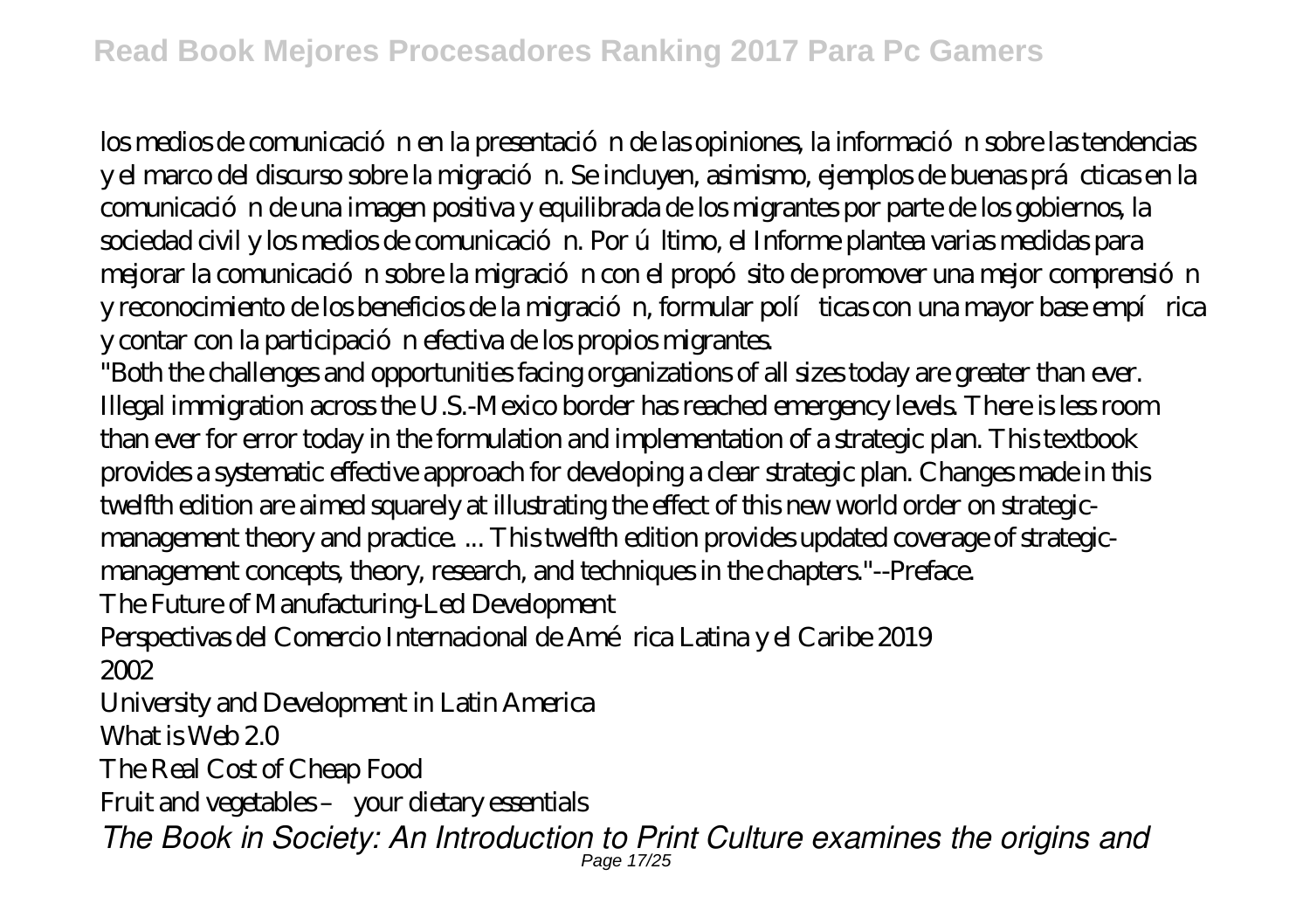*development of one of the most important inventions in human history. Books can inform, entertain, inspire, irritate, liberate, or challenge readers, and their forms can be tangible and traditional, like a printed, casebound volume, or virtual and transitory, like a screen-page of a cell-phone novel. Written in clear, non-specialist prose, The Book in Society first provides an overview of the rise of the book and of the modern publishing and bookselling industries. It explores the evolution of written texts from early forms to contemporary formats, the interrelationship between literacy and technology, and the prospects for the book in the twenty-first century. The second half of the book is based on historian Robert Darnton's concept of a book publishing "communication circuit." It examines how books migrate from the minds of authors to the minds of readers, exploring such topics as the rise of the modern notion of the author, the role of states and others in promoting or restricting the circulation of books, various modes of reproducing and circulating texts, and how readers' responses help shape the form and content of the books available to them. Feature boxes highlighting key texts, individuals, and developments in the history of the book, carefully selected illustrations, and a glossary all help bring the history of the book to life. Christian churches and groups within Anglo-American contexts have increasingly used popular music as a way to connect with young people. This book* Page 18/25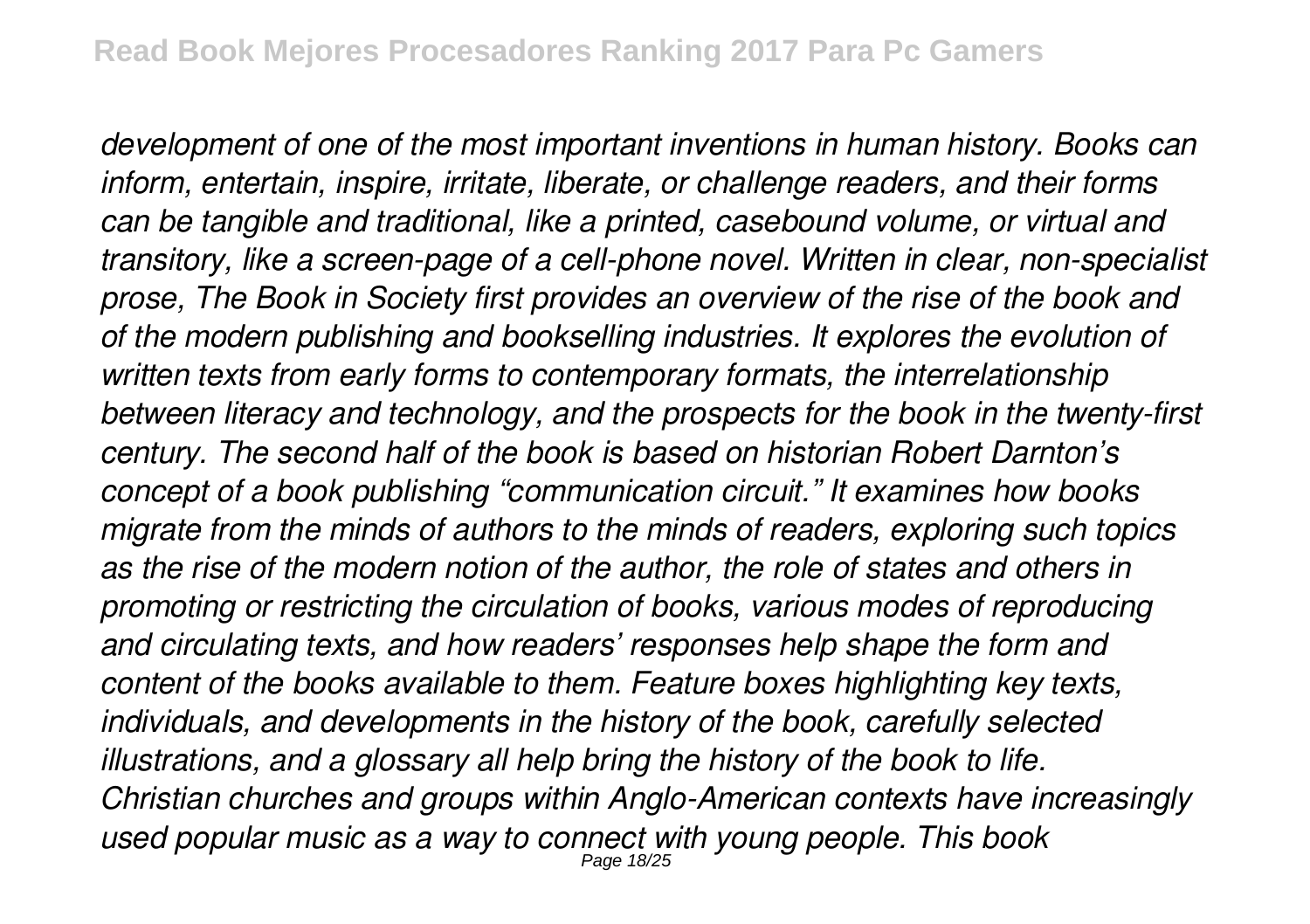*investigates the relationships between evangelical Christianity and popular music, focusing particularly on electronic dance music in the last twenty years. Author Stella Lau illustrates how electronic dance music is legitimized in evangelical activities by Christians' discourses, and how the discourses challenge the divide between the 'secular' and the 'sacred' in the Western culture. Unlike other existing books on the relationships between music cultures and religion, which predominantly discuss the cultural implications of such phenomenon, Popular Music in Evangelical Youth Culture examines the notion of 'spirituality' in contemporary popular electronic dance music. Lau's emphasis on the sonic qualities of electronic dance music opens the door for future research about the relationships between aural properties of electronic dance music and religious discourses. With three case studies conducted in the cultural hubs of electronic dance music – Bristol, Ibiza and New York – the monograph can also be used as a guidebook for ethnographic research in popular music.*

*Global growth for 2018–19 is projected to remain steady at its 2017 level, but its pace is less vigorous than projected in April and it has become less balanced. Downside risks to global growth have risen in the past six months and the potential for upside surprises has receded. Global growth is projected at 3.7 percent for 2018–19—0.2 percentage point lower for both years than forecast in* Page 19/25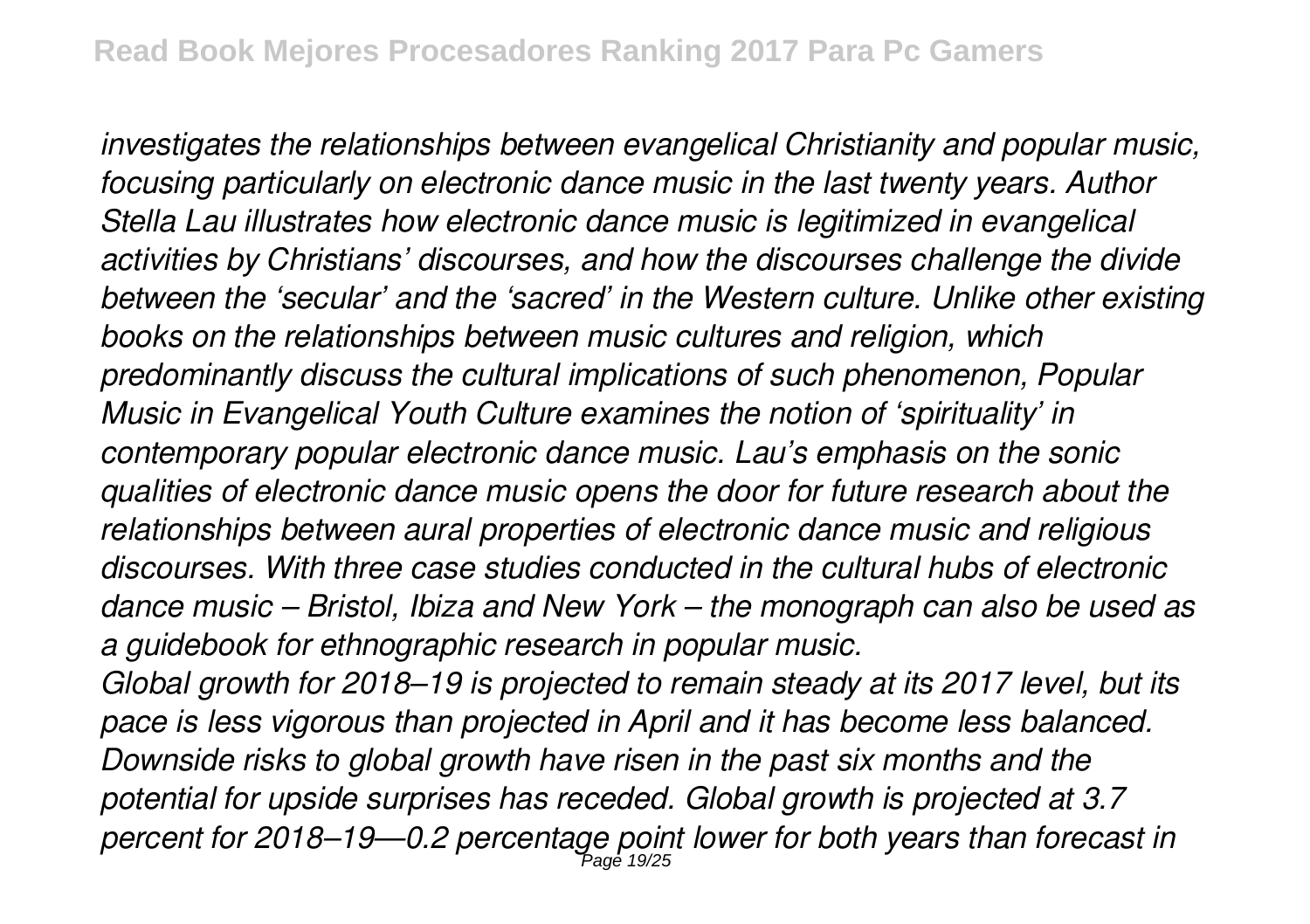*April. The downward revision reflects surprises that suppressed activity in early 2018 in some major advanced economies, the negative effects of the trade measures implemented or approved between April and mid-September, as well as a weaker outlook for some key emerging market and developing economies arising from country-specific factors, tighter financial conditions, geopolitical tensions, and higher oil import bills. The balance of risks to the global growth forecast has shifted to the downside in a context of elevated policy uncertainty. Several of the downside risks highlighted in the April 2018 World Economic Outlook (WEO)—such as rising trade barriers and a reversal of capital flows to emerging market economies with weaker fundamentals and higher political risk—have become more pronounced or have partially materialized. Meanwhile, the potential for upside surprises has receded, given the tightening of financial conditions in some parts of the world, higher trade costs, slow implementation of reforms recommended in the past, and waning growth momentum. A Global Snapshot of Solid Waste Management to 2050 acknowledging limits to unlock opportunities La difusión en internet de contenidos sujetos al derecho de autor MICROPROCESSORS Unpacking E-commerce Business Models, Trends and Policies* Page 20/25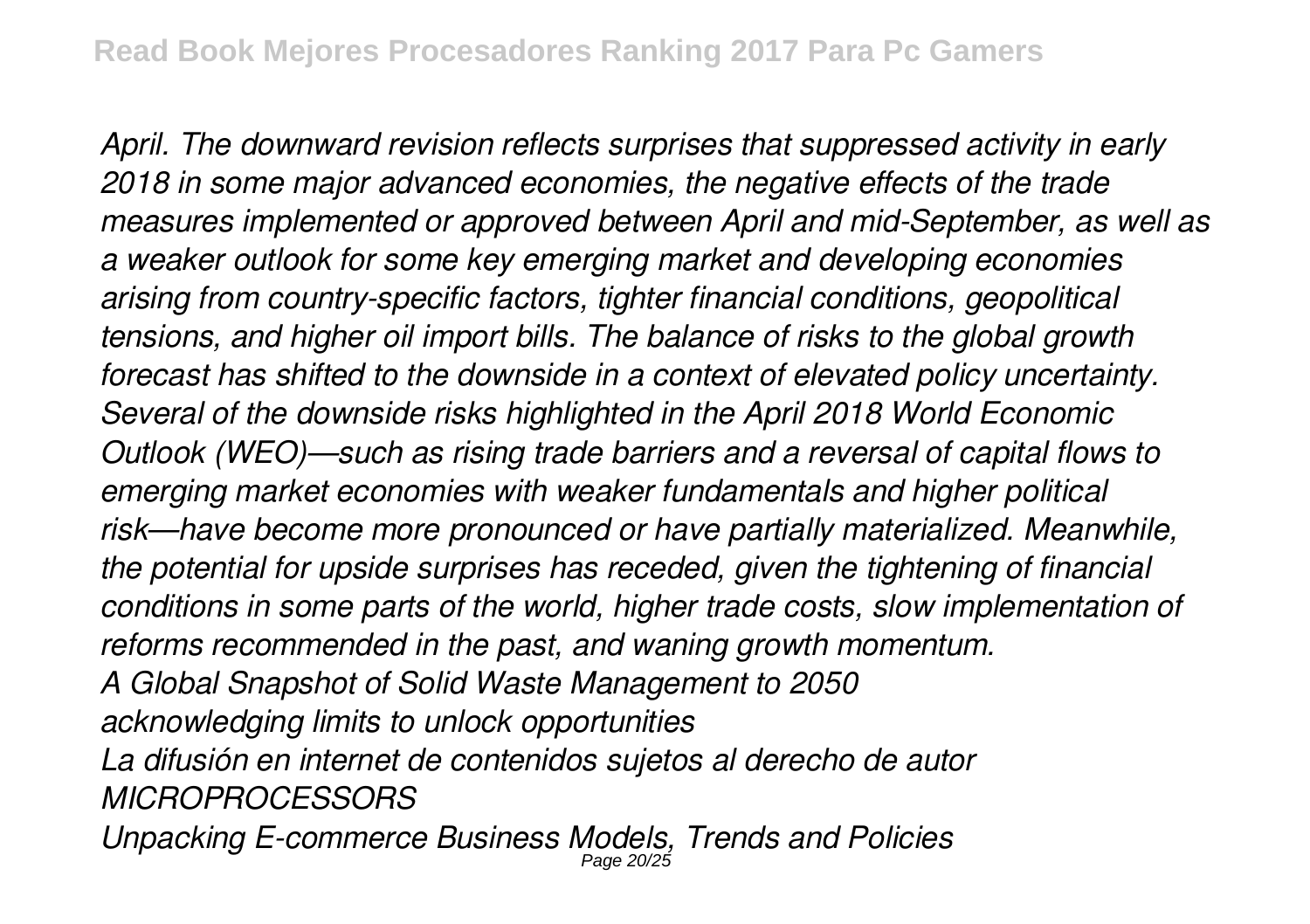## *FPGAs*

*Principles of Information Systems The 2019 edition of the World Investment Report focuses on special economic zones (SEZs) which are widely used across most developing and many developed economies. Although the performance of many zones remains below expectations, the rate of establishment of new zones is accelerating as governments increasingly compete for internationally mobile industrial activity. Policymakers face not only the traditional challenges to making SEZs succeed, including the need for strategic focus, sound governance models, and effective investment promotion tools, but also new challenges brought about by the sustainable development imperative, the new industrial revolution, and changing patterns of international production. The Report explores the place of SEZs in today's global investment landscape and provides guidance for policymakers on how to make SEZs work for sustainable development. It presents international investment trends and prospects at global, regional and national levels, as well as the evolution of international production and global value chains. It analyses the latest developments in new policy measures for*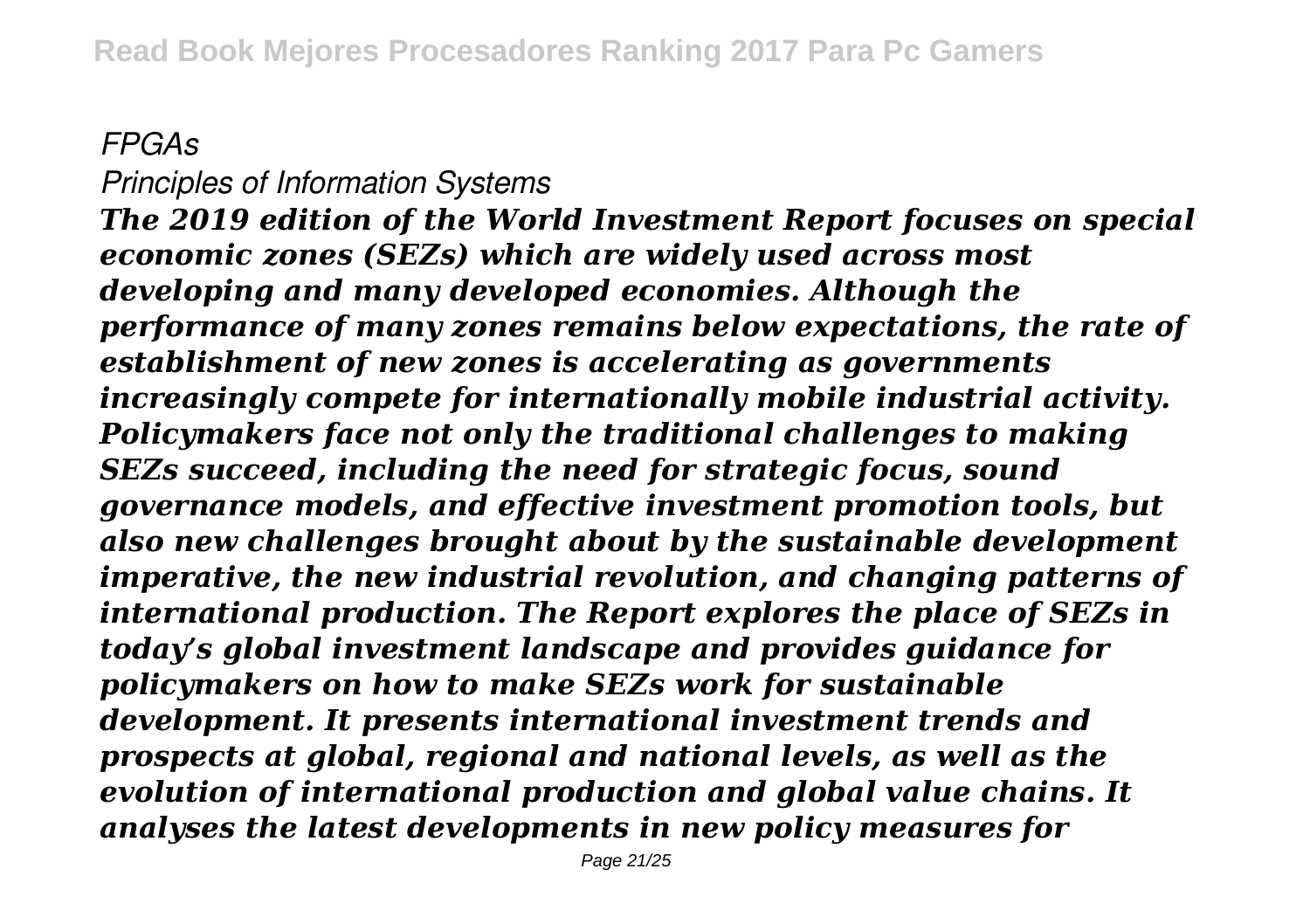*investment promotion, facilitation and regulation around the world, as well as updates on investment treaties, their reform and investment dispute settlement cases.*

*This book looks at the science, technology and innovation systems of Argentina, Brazil, Chile and Mexico, telling the stories of sixteen university research teams from different fields of knowledge, working in very different national contexts, but having in common the experience of producing high quality scientific knowledge in their fields, while being very active in transfering their knoweldge to society.*

*Education in South America is a critical reference guide to development of education in Argentina, Bolivia, Brazil, Chile, Colombia, Ecuador, Paraguay, Peru, Uruguay and Venezuela. The chapters, written by local experts, provide an overview of the education system in each country, focusing particularly on policies and implementation of reforms. Key themes include quality and access, multicultural education and the management of education systems. Including a comparative introduction to the issues facing education in the region as a whole and guides to available online datasets, this book is an essential reference for researchers,*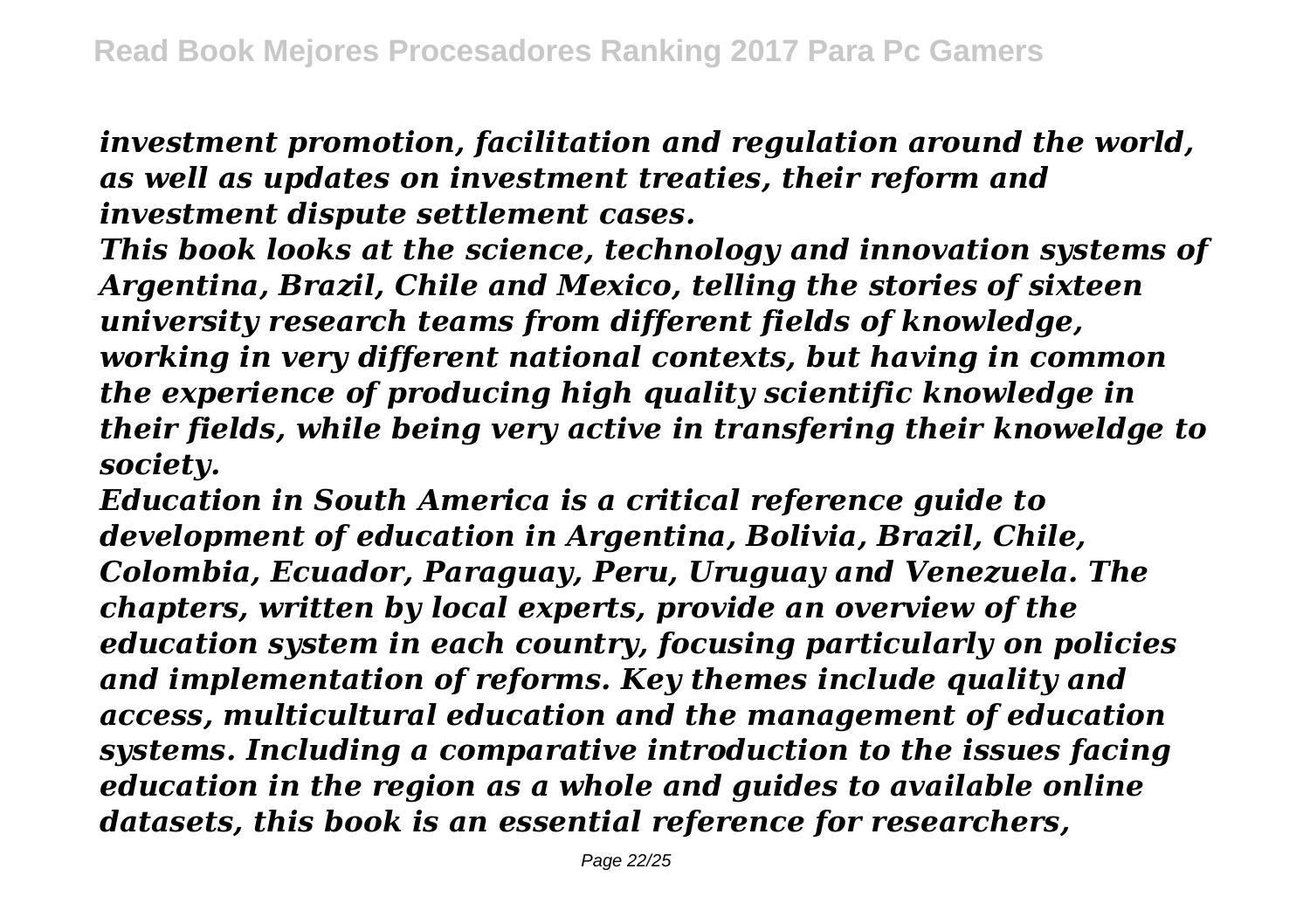*scholars, international agencies and policy-makers. Trouble in the Making?*

*Popular Music in Evangelical Youth Culture Successful Experiences of Research Centers*

*World Investment Report 2019*

*THE 8086/8088, 80186/80286, 80386/80486 AND THE PENTIUM FAMILY*

*The concept of "Web 2.0" began with a conference brainstorming session between O'Reilly and MediaLive International. Dale Dougherty, web pioneer and O'Reilly VP, noted that far from having "crashed", the web was more important than ever, with exciting new applications and sites popping up with surprising regularity. What's more, the companies that had survived the collapse seemed to have some things in common. Could it be that the dot-com collapse marked some kind of turning point for the web, such that a call to action such as "Web 2.0" might make sense? We agreed that it did, and so the Web 2.0 Conference was born. In the year and a half since, the term "Web 2.0" has clearly taken hold, with more than 9.5 million citations in Google. But there's still a huge amount of disagreement about just what Web 2.0 means, with some people decrying it as a meaningless marketing*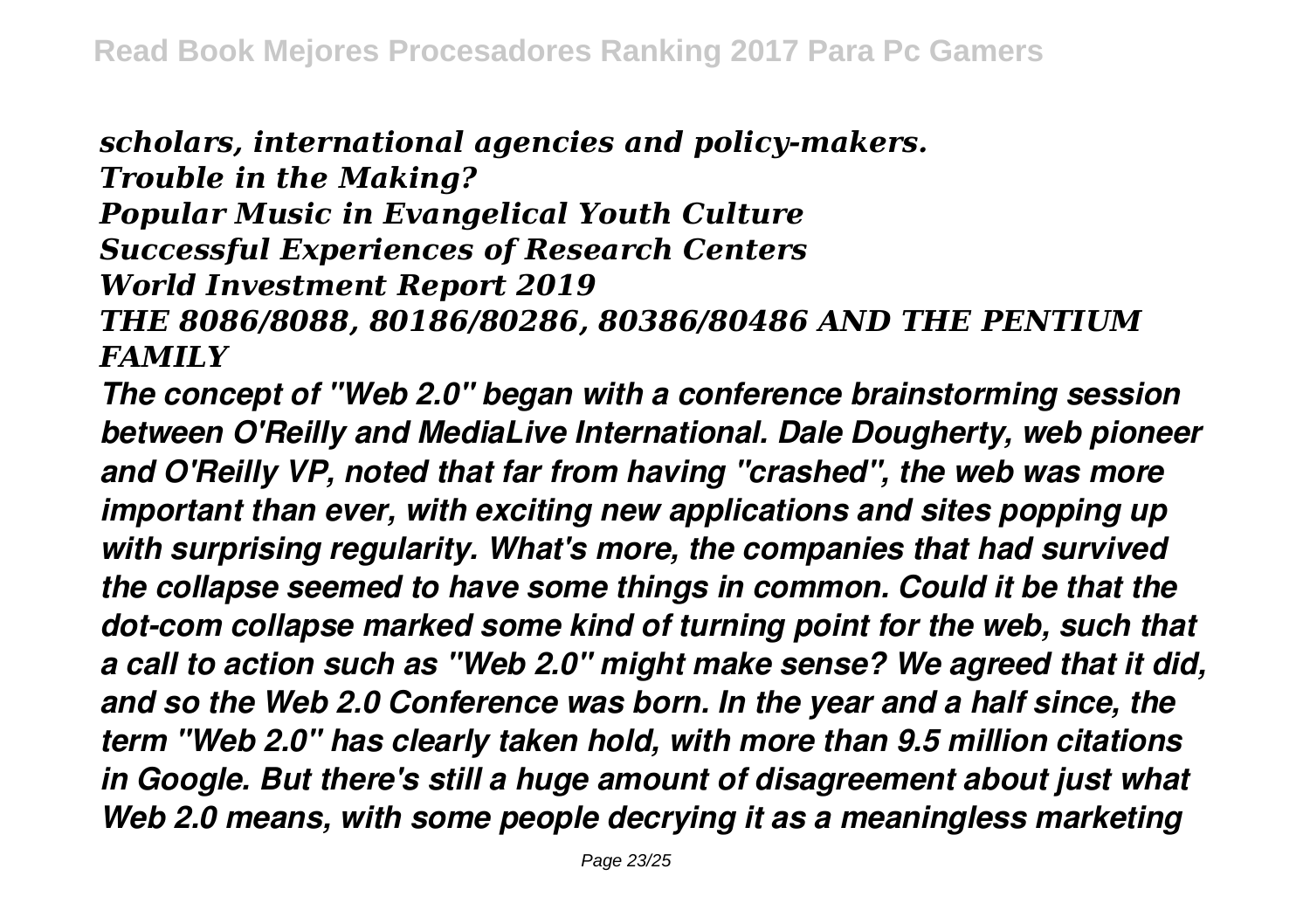*buzzword, and others accepting it as the new conventional wisdom. This article is an attempt to clarify just what we mean by Web 2.0. This comprehensive text provides an easily accessible introduction to the principles and applications of microprocessors. It explains the fundamentals of architecture, assembly language programming, interfacing, and applications of Intel's 8086/8088 micro-processors, 8087 math coprocessors, and 8255, 8253, 8251, 8259, 8279 and 8237 peripherals. Besides, the book also covers Intel's 80186/80286, 80386/80486, and the Pentium family micro-processors. The book throughout maintains an appropriate balance between the basic concepts and the skill sets needed for system design. A large number of solved examples on assembly language programming and interfacing are provided to help the students gain an insight into the topics discussed. The book is eminently suitable for undergraduate students of Electrical and Electronics Engineering, Electronics and Communication Engineering, Electronics and Instrumentation Engineering, Computer Science and Engineering, and Information Technology.*

*This book provides a comprehensive analysis of the illegal extraction of metals and minerals from the perspectives of organized crime theory,* Page 24/25